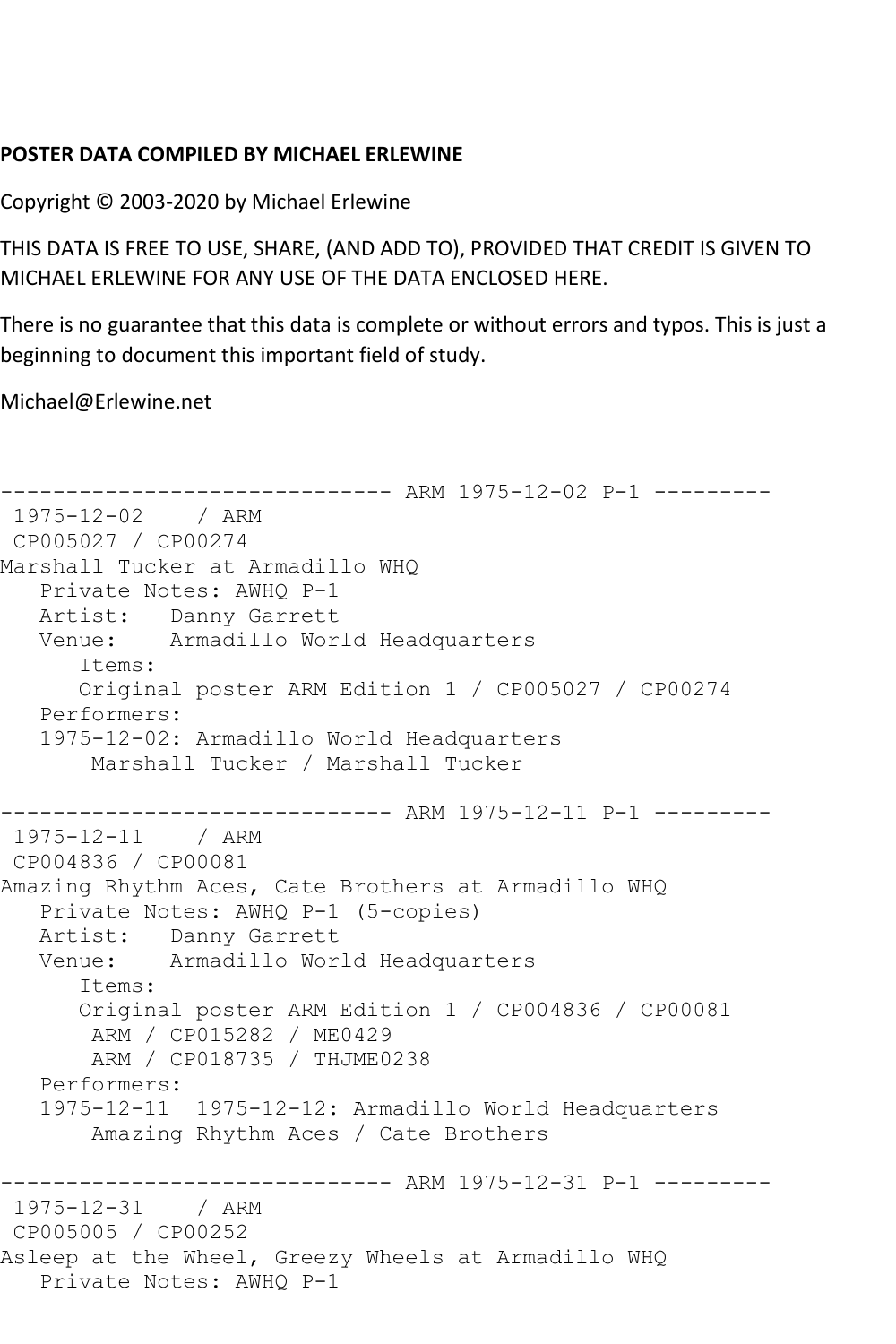Artist: Danny Garrett Venue: Armadillo World Headquarters Items: Original poster ARM Edition 1 / CP005005 / CP00252 Performers: 1975-12-31: Armadillo World Headquarters Asleep at the Wheel / Greezy Wheels ------------------------------ ARM 1976-04-07 P-1 --------- 1976-04-07 / ARM CP005014 / CP00261 Leo Kottke at Armadillo WHQ Private Notes: AWHQ P-1 Artist: Danny Garrett Venue: Armadillo World Headquarters Items: Original poster ARM Edition 1 / CP005014 / CP00261 ARM / CP015298 / ME0445 Performers: 1976-04-07 1976-04-08: Armadillo World Headquarters Leo Kottke ------------------------------ ARM 1976-06-09 P-1 --------- 1976-06-09 / ARM CP004910 / CP00156 Jesse Colin Young, Steve Goodman at Armadillo WHQ Private Notes: AWHQ P-1 Artist: Danny Garrett Venue: Armadillo World Headquarters Items: Original poster ARM Edition 1 / CP004910 / CP00156 Performers: 1976-06-09 1976-06-10: Armadillo World Headquarters Jesse Colin Young / Steve Goodman ------------------------------ ARM 1976-08-06 P-1 --------- 1976-08-06 / ARM CP004918 / CP00164 Atlanta Rhythm Section, Wet Willie at Armadillo WHQ Private Notes: AWHQ P-1 (1-copies) Signed Artist: Danny Garrett<br>Venue: Armadillo Wor Armadillo World Headquarters Items: Original poster ARM Edition 1 / CP004918 / CP00164 Performers: 1976-08-06: Armadillo World Headquarters Atlanta Rhythm Section / Wet Willie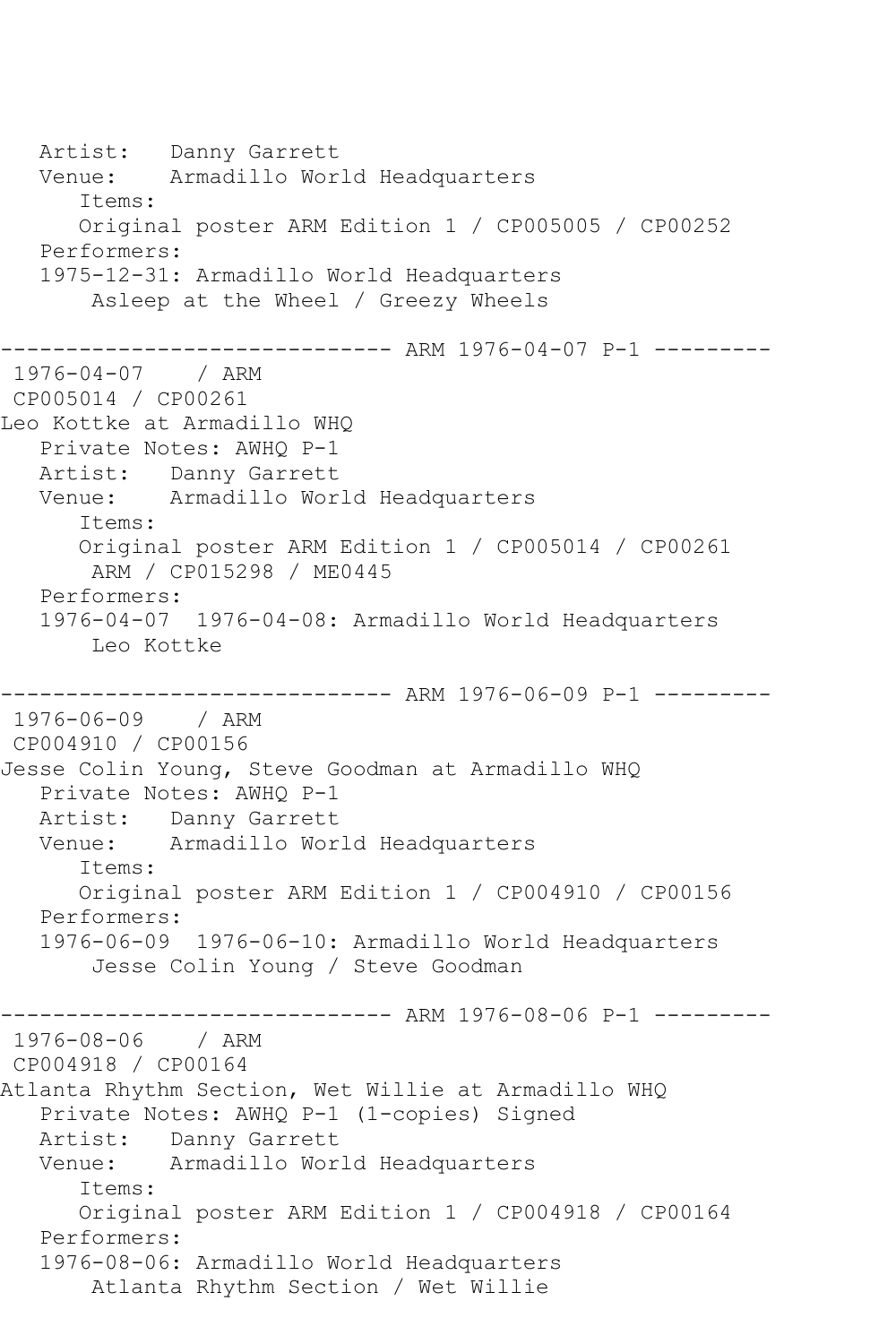------------------------------ ANT 1976-09-28 ® --------- 1976-09-28 / ANT John Lee Hooker at Antone's - Austin, TX Artist: Danny Garrett Venue: Antone's Items: ANT / Performers: 1976-09-28: Antone's John Lee Hooker ------------------------------ 1977-11-24 P --------- 1977-11-24 / Taj Mahal at Austin Opera House - Austin, TX Artist: Danny Garrett Venue: Austin Opera House Items: Original poster / Performers: 1977-11-24: Austin Opera House Taj Mahal ------------------------------ AOH 1977-11-26 ® --------- 1977-11-26 / AOH Bonnie Raitt, Muddy Waters at Austin Opera House - Austin, TX Artist: Danny Garrett Venue: Austin Opera House Items: AOH / Performers: 1977-11-26: Austin Opera House Bonnie Raitt / Muddy Waters ------------------------------ 1978-02-19 P --------- 1978-02-19 / Ozark Mountain Daredevils, North Buffalo Stampede at Austin Opera House - Austin, TX Artist: Danny Garrett Venue: Austin Opera House Items: Original poster / Performers: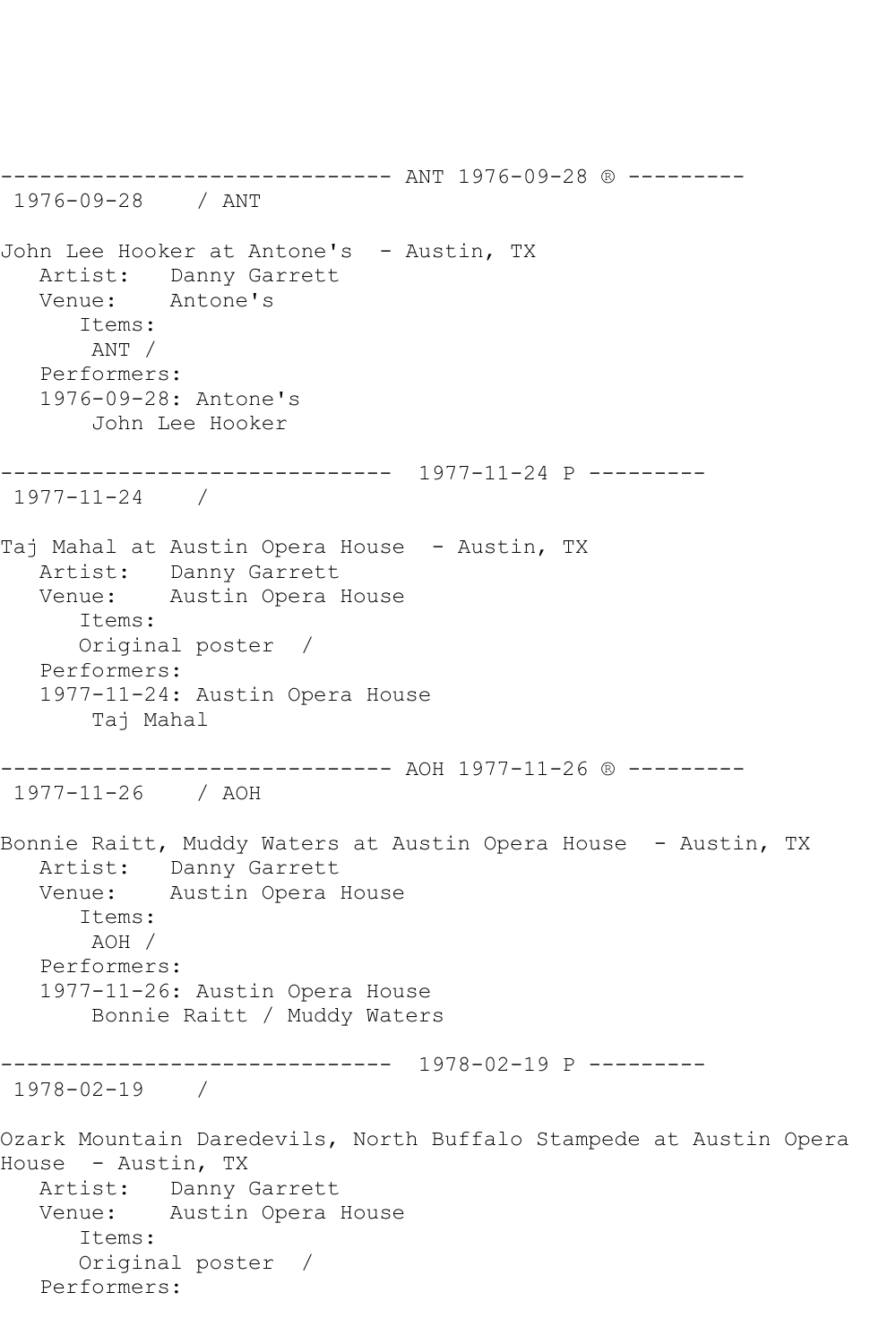1978-02-19: Austin Opera House Ozark Mountain Daredevils / North Buffalo Stampede ------------------------------ AOH 1978-03-02 ® --------- 1978-03-02 / AOH Crystal Gayle at Austin Opera House - Austin, TX Artist: Danny Garrett Venue: Austin Opera House Items: AOH / Performers: 1978-03-02: Austin Opera House Crystal Gayle ------------------------------ MUB 1978-04-07 ® --------- 1978-04-07 / MUB Kilpatrick, Von Hoffman at Union Ballroom - Ann Arbor, MI Artist: Danny Garrett Venue: Michigan Union Ballroom (U of M) Items: MUB / Performers: 1978-04-07: Michigan Union Ballroom (U of M) Kilpatrick / Von Hoffman ------------------------------ AOH 1978-04-08 ® --------- 1978-04-08 / AOH Jerry Jeff Walker at Austin Opera House - Austin, TX Artist: Danny Garrett Venue: Austin Opera House Items: AOH / Performers: 1978-04-08: Austin Opera House Jerry Jeff Walker ------------------------------ AOH 1978-08-30 P-1 --------- 1978-08-30 / AOH CP009652 / CS04397 Jesse Winchester at Austin Opera House - Austin, TX Artist: Danny Garrett Venue: Austin Opera House Items: Original poster AOH Edition 1 / CP009652 / CS04397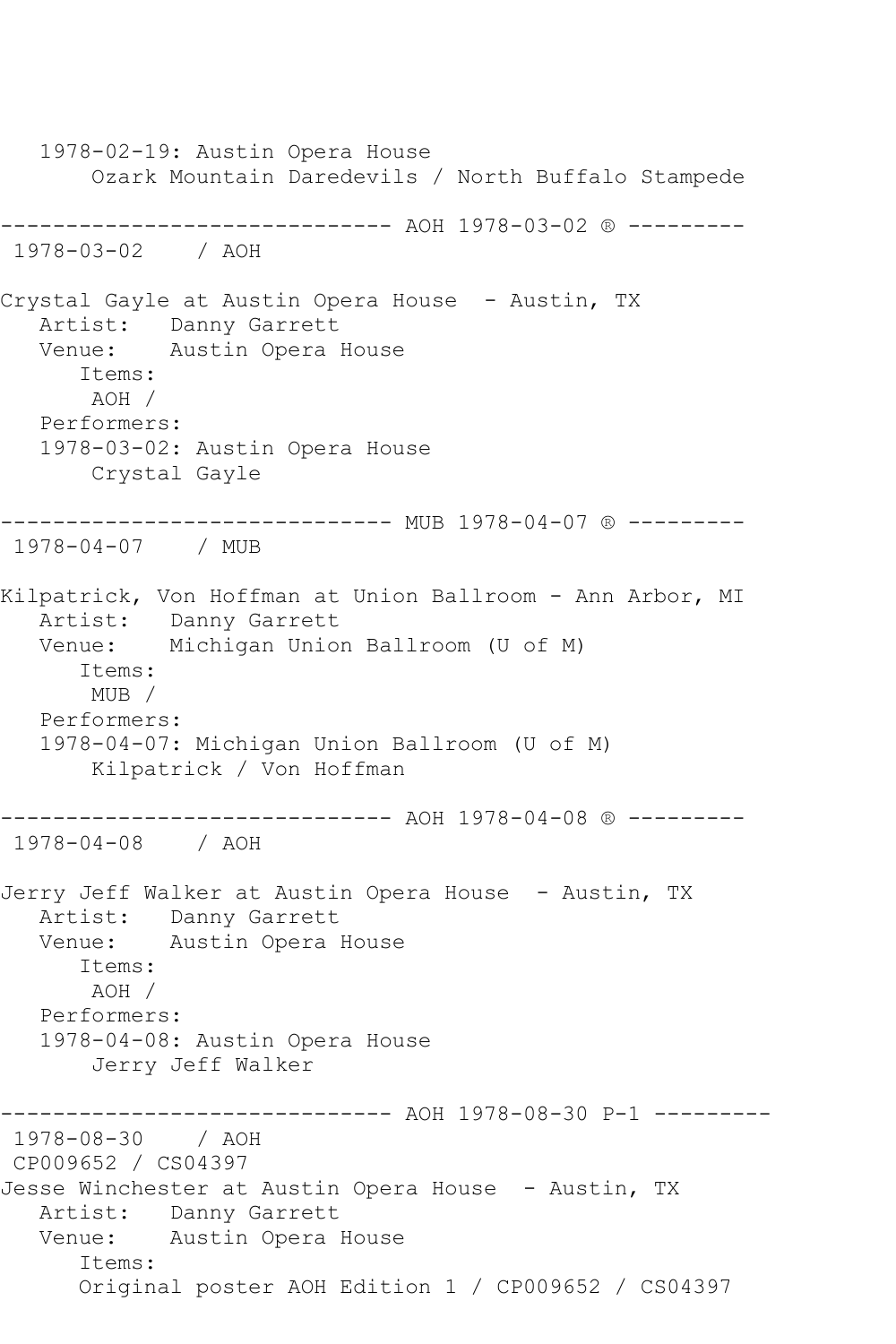Performers: 1978-08-30: Austin Opera House Jesse Winchester ------------------------------ 1978-08-30 P --------- 1978-08-30 / CP061505 / CP061505 Jesse Winchester at Austin Opry House Artist: Danny Garrett Venue: Austin Opry House Items: Original poster / CP061505 / CP061505 (11-1/2 x 17-1/2) Performers: 1978-08-30: Austin Opry House Jesse Winchester ------------------------------ 1979-03-02 P --------- 1979-03-02 / Ray Wylie Hubbard, Cooder Browne at Austin Opera House - Austin, TX Artist: Danny Garrett Venue: Austin Opera House Items: Original poster / Performers: 1979-03-02: Austin Opera House Ray Wylie Hubbard / Cooder Browne ------------------------------ AOH 1979-12-02 ® --------- 1979-12-02 / AOH Willie Nelson at Austin Opera House - Austin, TX Artist: Danny Garrett Venue: Austin Opera House Items: AOH / Performers: 1979-12-02: Austin Opera House Willie Nelson ----------- ANT 1980-01-26 P-1 ---------1980-01-26 / ANT CP009655 / CS04400 Tanya Tucker, Marcia Ball at Antone's - Austin, TX Artist: Danny Garrett Venue: Antone's Items: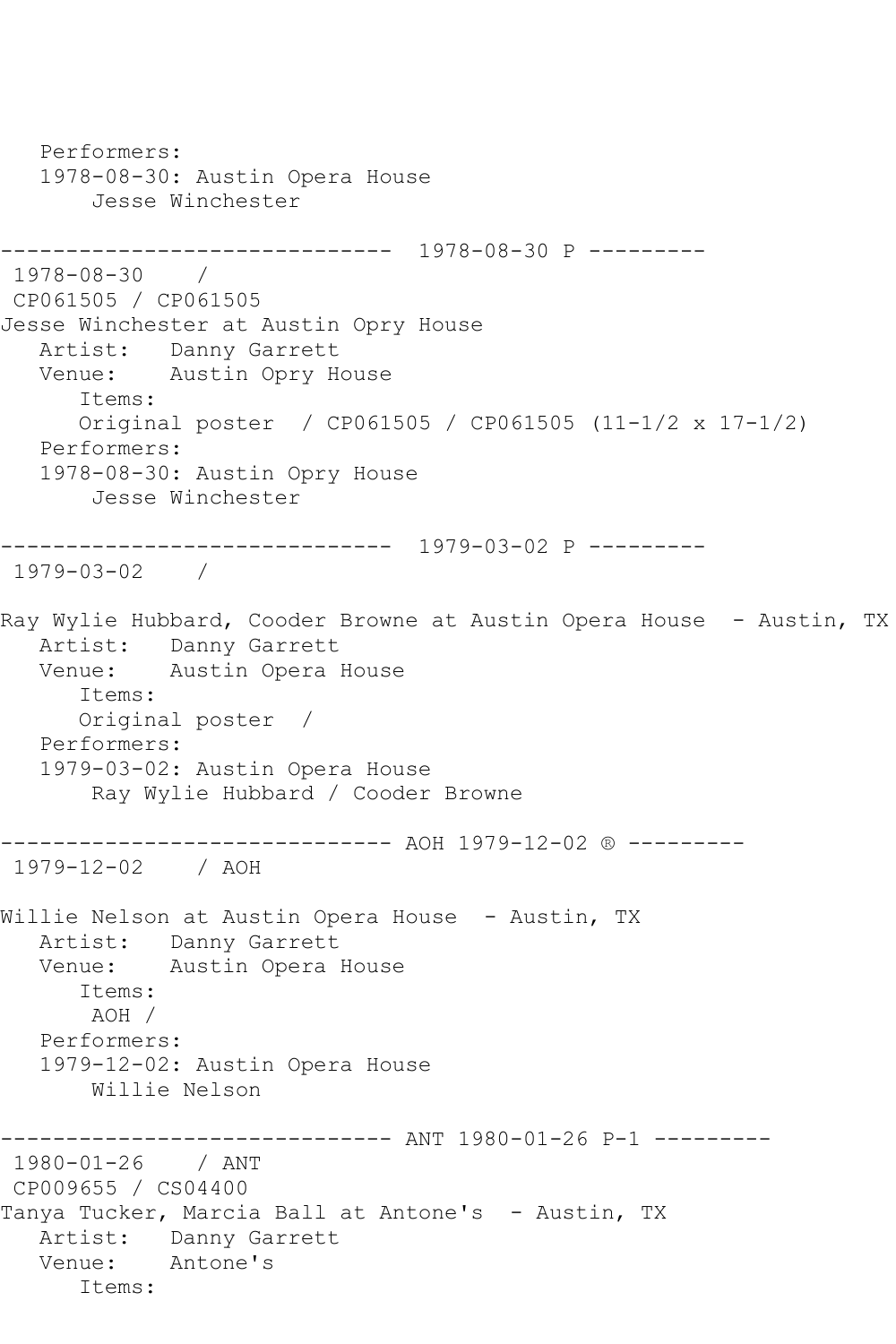Original poster ANT Edition 1 / CP009655 / CS04400 Performers: 1980-01-26: Antone's Tanya Tucker / Marcia Ball ------------------------------ ARM 1980-02-07 P-1 --------- 1980-02-07 / ARM CP004888 / CP00133 Lost Gonzo Band, Jerry Jeff Walker at Armadillo WHQ Private Notes: AWHQ P-1 Benefit: Benefit of the Doubt: A Reunion Artist: Danny Garrett Venue: Armadillo World Headquarters Items: Original poster ARM Edition 1 / CP004888 / CP00133 ARM / CP015294 / ME0441 ARM / CP019885 / XJ018 Performers: 1980-02-07: Armadillo World Headquarters Lost Gonzo Band / Jerry Jeff Walker / Ray Wylie Hubbard / Gary P. Nunn / Robert Livingston / John Inmon / Paul Pearcy ------------------------------ ANT 1980-03-01 P --------- 1980-03-01 / ANT CP004634 / CD05937 Asleep at the Wheel at Antone's - Austin, TX Artist: Danny Garrett Venue: Antone's Items: Original poster ANT / CP004634 / CD05937 Performers: 1980-03-01: Antone's Asleep at the Wheel ------------------------------ 1980-03-07 P --------- 1980-03-07 / Jerry Lee Lewis at Antone's - Austin, TX Artist: Danny Garrett<br>Venue: Antone's Antone's Items: Original poster / Performers: 1980-03-07: Antone's Jerry Lee Lewis ------------------------------ ANT 1980-04-18 P-1 ---------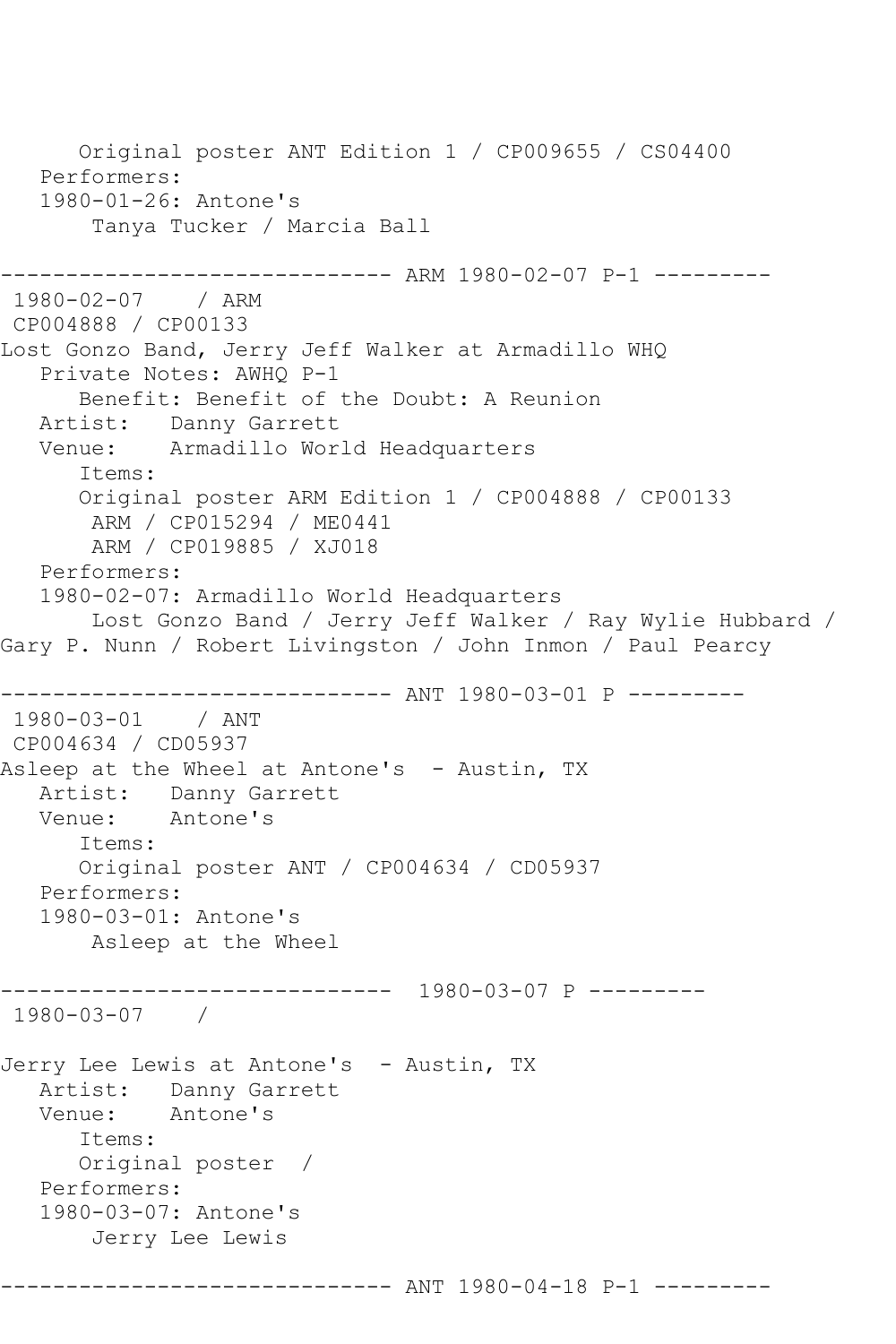```
1980-04-18 / ANT 
CP004483 / CD05722
Thunderbirds at Antone's - Austin, TX
  Artist: Danny Garrett<br>Venue: Antone's
           Antone's
       Items:
      Original poster ANT Edition 1 / CP004483 / CD05722
   Performers:
   1980-04-18: Antone's
       Thunderbirds
------------------------------ 1980-04-18 P ---------
1980-04-18 / 
Fabulous Thunderbirds at Antone's - Austin, TX
   Artist: Danny Garrett
   Venue: Antone's
       Items:
      Original poster / 
   Performers:
   1980-04-18: Antone's
        Fabulous Thunderbirds
------------------------------ 1980-05-31 P ---------
1980-05-31 / 
B.B. King, Bobby Blue Bland at Antone's - Austin, TX
   Artist: Danny Garrett
   Venue: Antone's
      Items:
      Original poster / 
   Performers:
   1980-05-31: Antone's
        B.B. King / Bobby Blue Bland
------------------------------ ANT 1980-09-06 P ---------
1980-09-06 / ANT 
CP004687 / CD05990
Jerry Lee Lewis at Antone's - Austin, TX
   Notes: 
This item appears in the book 'The Art of Modern Rock' as AMR # 
022.1
   Artist: Danny Garrett
   Venue: Antone's
       Items:
       Original poster ANT / CP004687 / CD05990
   Performers:
```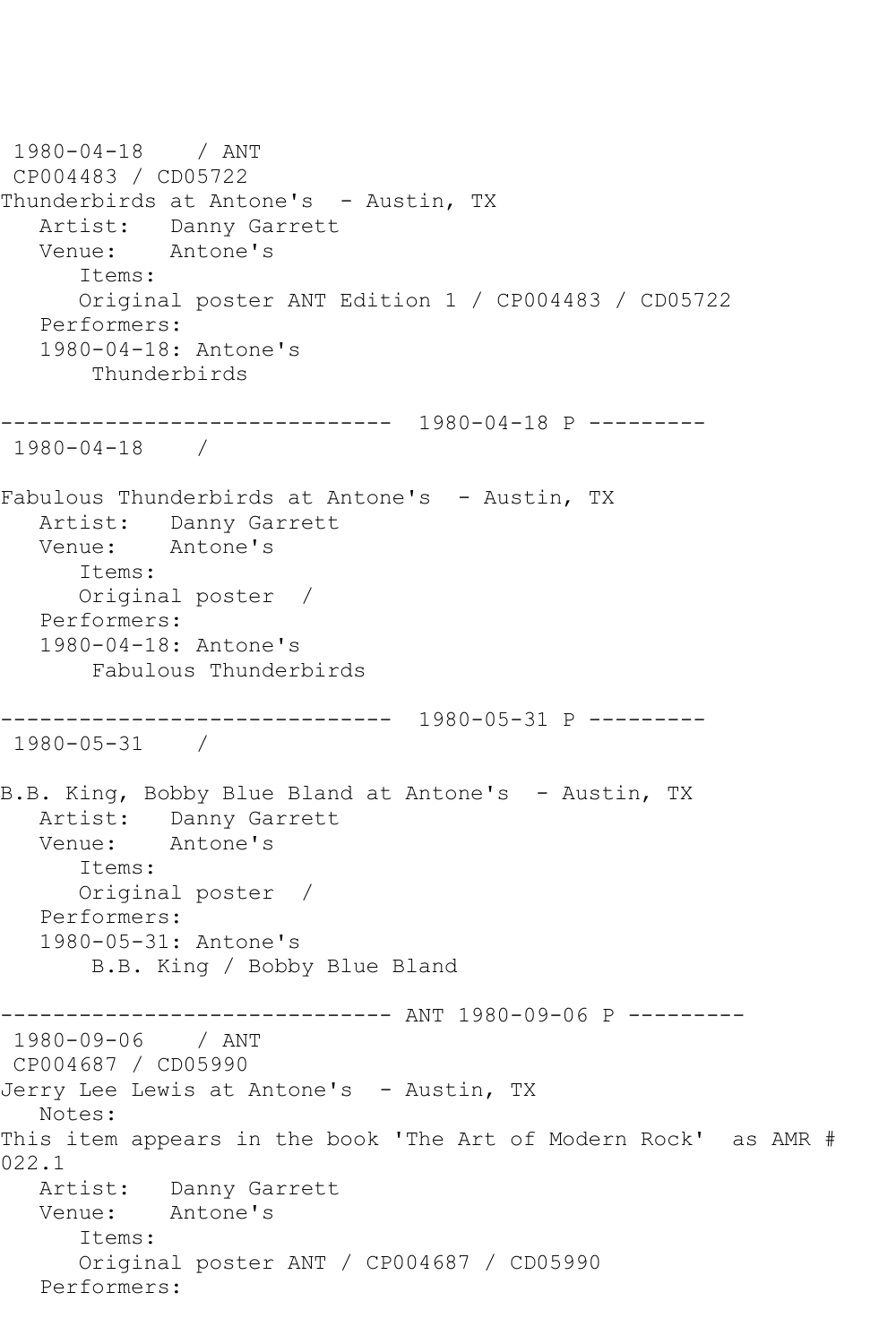```
 1980-09-06: Antone's
        Jerry Lee Lewis
 ------------------------------ ANT 1980-09-07 ® ---------
1980-09-07 / ANT 
Alabama at Antone's - Austin, TX
   Artist: Danny Garrett
   Venue: Antone's
       Items:
       ANT / 
   Performers:
    1980-09-07: Antone's
        Alabama
                    ------------------------------ ARM 1980-09-12 P ---------
1980-09-12 / ARM 
CP008989 / CP05761
Gary P. Nunn at Armadillo WHQ
  Notes:
   Private Notes: AWHQ P-1 (1-copies)
   Artist: Danny Garrett
   Venue: Armadillo World Headquarters
       Items:
       Original poster ARM / CP008989 / CP05761
   Performers:
    1980-09-12: Armadillo World Headquarters
        Gary P. Nunn
------------------------------ ARM 1980-10-31 P-1 ---------
1980-10-31 / ARM 
CP004892 / CP00137
Amazing Rhythm Aces at Armadillo WHQ
    Private Notes: AWHQ P-1
       Event: Halloween
   Artist: Danny Garrett
   Venue: Armadillo World Headquarters
       Items:
       Original poster ARM Edition 1 / CP004892 / CP00137
        ARM / CP015283 / ME0430
        ARM / CP018734 / THJME0237
    Performers:
    1980-10-31: Armadillo World Headquarters
        Amazing Rhythm Aces
------------------------------ ARM 1980-12-08 P-1 ---------
1980-12-08 / ARM
```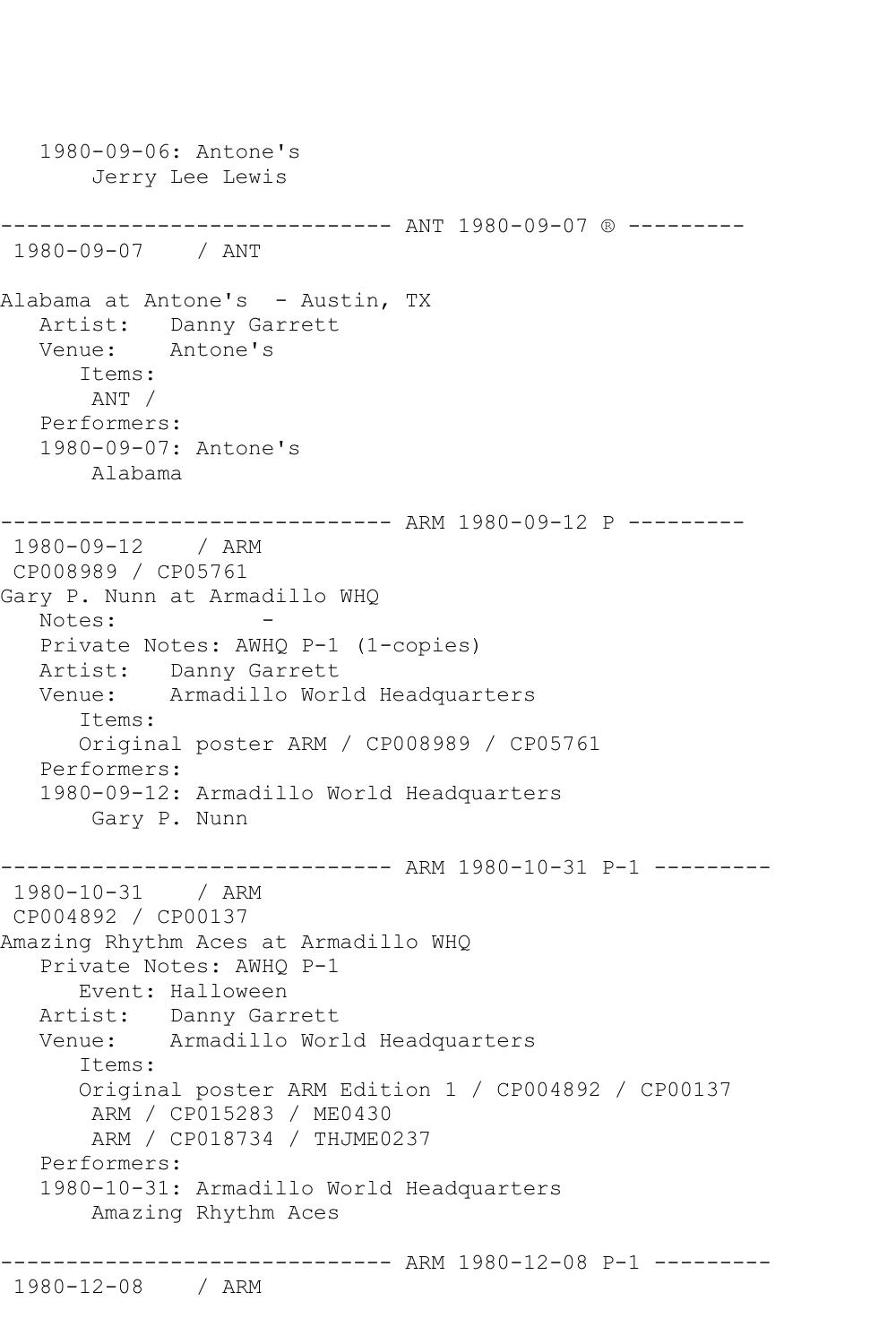```
CP004894 / CP00139
Charlie Daniels at Armadillo WHQ
    Private Notes: AWHQ P-1
       Event: Whiskey Drinkin' Music
    Artist: Danny Garrett
    Venue: Armadillo World Headquarters
       Items:
       Original poster ARM Edition 1 / CP004894 / CP00139
    Performers:
    1980-12-08: Armadillo World Headquarters
        Charlie Daniels Band
------------------------------ STMB 1981-02-20 P-1 ---------
1981-02-20 / STMB 
CP009453 / CS04198
Stevie Ray Vaughan at Steamboat Springs [Steamboat Springs, CO]
   Artist: Danny Garrett<br>Venue: Steamboat Spr
            Steamboat Springs
       Items:
       Original poster STMB Edition 1 / CP009453 / CS04198
        STMB / CP020725 / XM076
    Performers:
    1981-02-20 1981-02-21: Steamboat Springs
        Stevie Ray Vaughan
    ------------------------------ 1981-03-14 P ---------
1981-03-14 / 
Traveler at Steamboat - Austin, TX
  Artist: Danny Garrett<br>Venue: Steamboat
            Steamboat
       Items:
       Original poster / 
    Performers:
    1981-03-14: Steamboat
        Traveler
                   ------------------------------ 1982-03-28 P-1 ---------
1982-03-28 / 
CP004155 / CD04564
5th Annual Spamarama
       Series: 5th Annual
  Artist: Danny Garrett<br>Venue: Scholtz Garde
            Scholtz Garden
       Items:
       Original poster Edition 1 / CP004155 / CD04564
   Performers:
```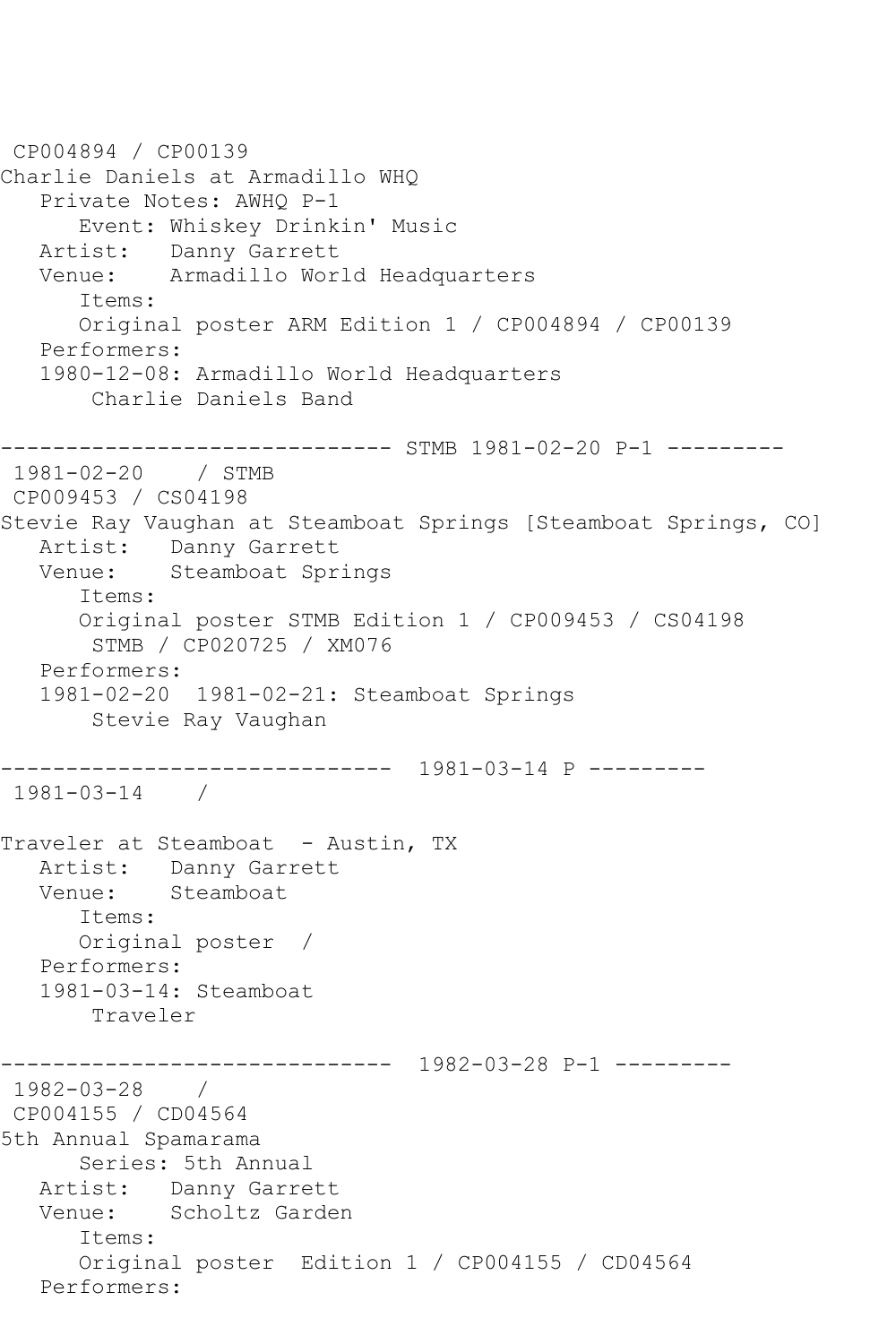------------------------------ 1982-05-02 P --------- 1982-05-02 / Esther's Follies, Soul Bashers at Ritz Artist: Danny Garrett Venue: Ritz Theater in Austin Items: Original poster / Performers: 1982-05-02: Ritz Theater in Austin Esther's Follies / Soul Bashers ------------------------------ AIC 1982-05-22 P-1 --------- 1982-05-22 / AIC CP001878 / 1897 Silvertones, Rank and File at American Indian Center - San Francisco, CA Artist: Danny Garrett Venue: American Indian Center Items: Original poster AIC Edition 1 / CP001878 / 1897 (8-1/2 x 26) Performers: 1982-05-22: American Indian Center Silvertones / Rank and File / C.F. Players / Wild Cat Crew ------------------------------ AOH 1983-11-18 P-1 --------- 1983-11-18 / AOH CP004486 / CD05725 Kris Kristofferson at Austin Opera House – Austin, TX Artist: Danny Garrett<br>Venue: Austin Opera Austin Opera House Items: Original poster AOH Edition 1 / CP004486 / CD05725 Performers: 1983-11-18: Austin Opera House Kris Kristofferson ------------------------------ 1984-08-31 P --------- 1984-08-31 / Hubert Sumlin, Buddy Guy at Antone's - Austin, TX Artist: Danny Garrett Venue: Antone's Items:

1982-03-28: Scholtz Garden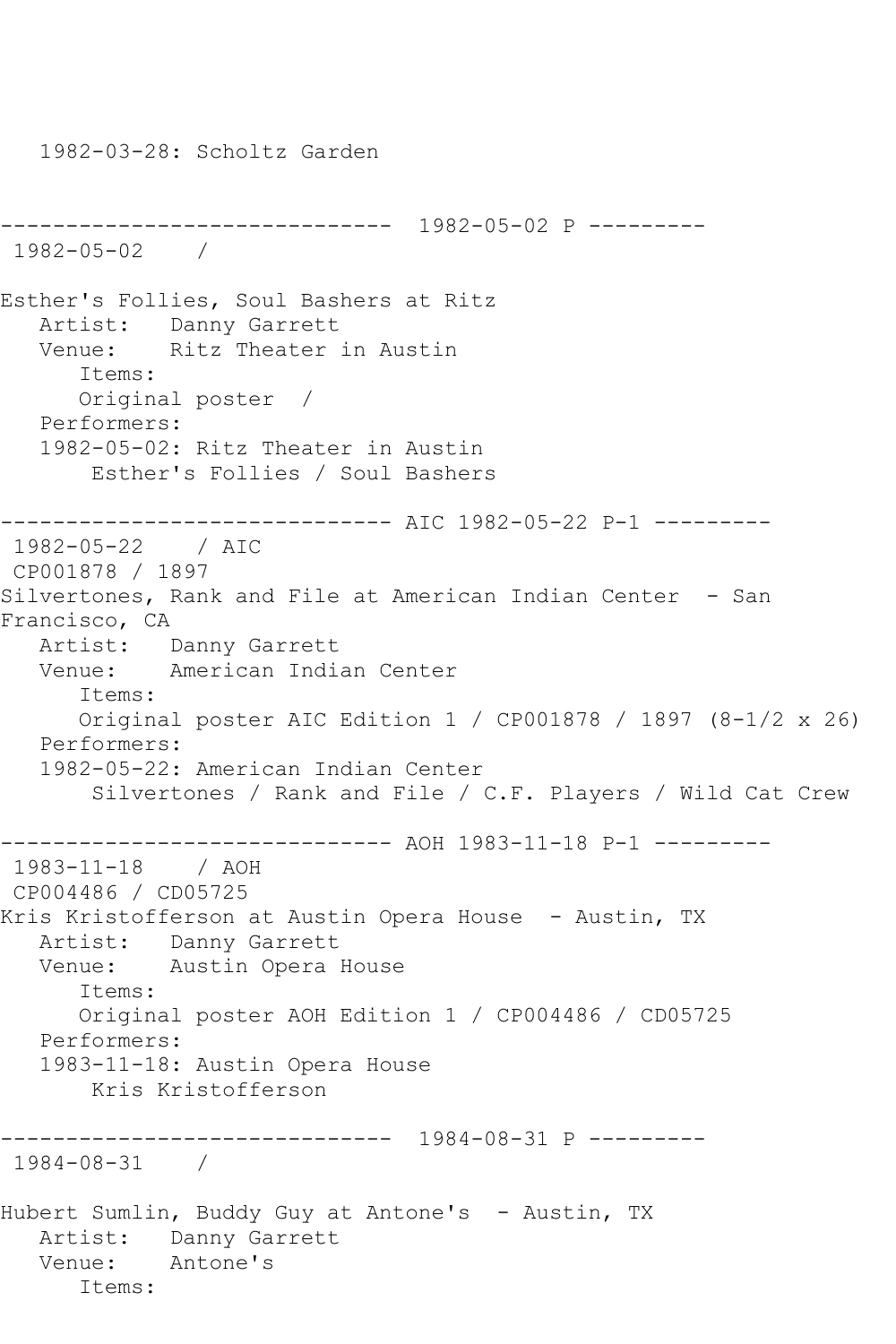Original poster / Performers: 1984-08-31: Antone's Hubert Sumlin / Buddy Guy / Eddie Taylor / Pinetop Perkins / Jimmy Rogers / Robert Jr. Lockwood ------------------------------ ANT 1985-01-25 P --------- 1985-01-25 / ANT CP009096 / CP06251 John Lee Hooker at Antone's - Austin, TX Private Notes: Antones P-1 Artist: Danny Garrett<br>Venue: Antone's Venue: Items: Original poster ANT / CP009096 / CP06251 Performers: 1985-01-25 1985-01-26: Antone's John Lee Hooker ------------------------------ ANT 1985-07-08 P-1 --------- 1985-07-08 / ANT CP009450 / CS04195 Magic Sam, Buddy Guy at Antone's - Austin, TX Artist: Danny Garrett Venue: Antone's Items: Original poster ANT Edition 1 / CP009450 / CS04195 Performers: 1985-07-08 1985-07-15: Antone's Magic Sam / Buddy Guy / Jimmy Rogers / Albert Collins and the Icebreakers / James Cotton Blues Band / Pinetop Perkins / Otis Rush / Junior Wells / Eddie Taylor / Hubert Sumlin / Sunnyland Slim / Luther Tucker ------------------------------ 1987-06-04 P --------- 1987-06-04 / Austin Opera House - Austin, TX Artist: Danny Garrett<br>Venue: Austin Opera Austin Opera House Items: Original poster / Performers: 1987-06-04: Austin Opera House ------------------------------ ANT 1989-06-20 P-1 ---------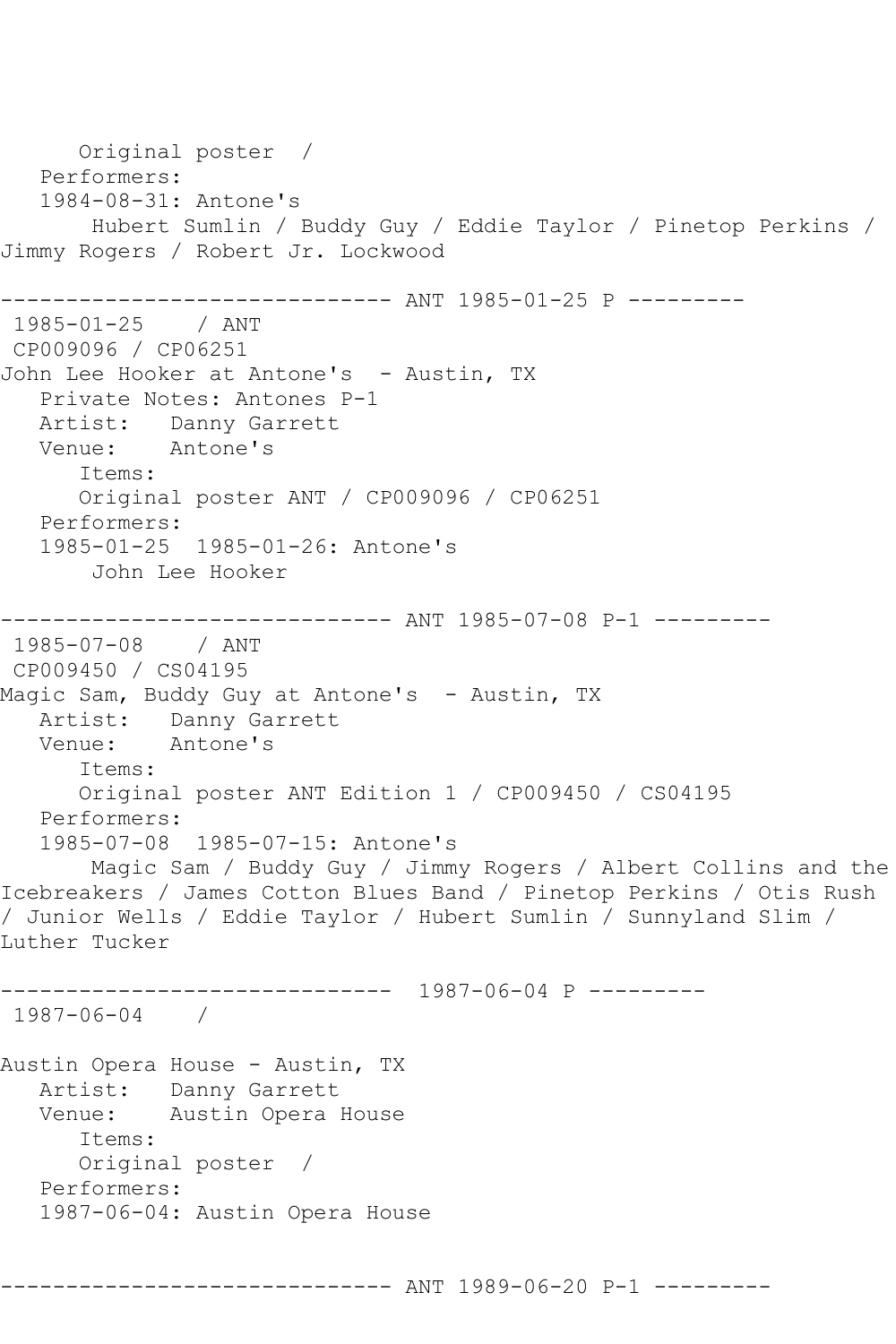```
1989-06-20 / ANT 
CP009037 / CP06058
Muddy Waters at Antone's - Austin, TX
   Notes: The original is in red, the reprint in blue. Original is 
hard to find; reprint is quite common.
   Private Notes: Antones P-1-Signed
  Artist: Danny Garrett<br>Venue: Antone's
           Antone's
       Items:
      Original poster ANT Edition 1 / CP009037 / CP06058
       ANT / CP009455 / CS04200
       ANT / CP021165 / XM19890621
       ANT / NONE / XM1989062
   Performers:
   1989-06-20 1989-06-21: Antone's
       Muddy Waters
------------------------------ 1989-07-09 P ---------
1989-07-09 / 
Antone's 14th Anniversary
   Artist: Danny Garrett
   Venue: Antone's
      Items:
      Original poster / 
   Performers:
   1989-07-09: Antone's
------------------------------ HOL 1989-09-30 P-1 ---------
1989-09-30 / HOL 
CP015178 / ME0325
Doobie Brothers at Hollywood Bowl - Los Angeles, CA
   Artist: Danny Garrett
   Venue: Hollywood Bowl
      Items:
      Original poster HOL Edition 1 / CP015178 / ME0325
   Performers:
   1989-09-30: Hollywood Bowl
       Doobie Brothers
 ------------------------------ 1989-10-26 P ---------
1989-10-26 / 
Boogie Kings at Antone's - Austin, TX
   Artist: Danny Garrett
   Venue: Antone's
```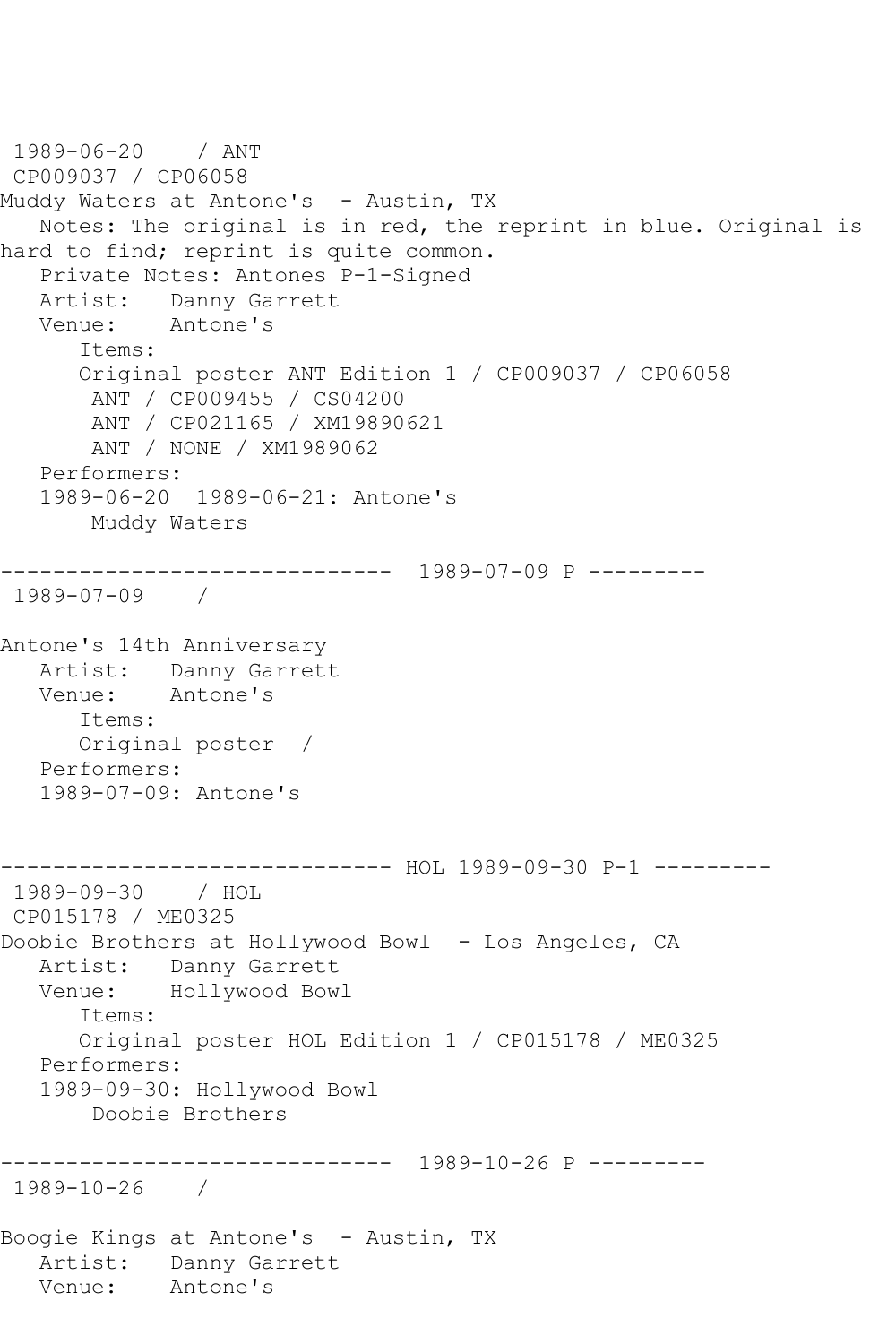```
 Items:
       Original poster / 
    Performers:
    1989-10-26: Antone's
        Boogie Kings
------------------------------ 1989-12-15 P ---------
1989-12-15 / 
C.J. Chenier at Antone's - Austin, TX
 Artist: Danny Garrett
 Venue: Antone's
       Items:
       Original poster / 
   Performers:
    1989-12-15: Antone's
       C.J. Chenier
      ------------------------------ 1989-12-26 P ---------
1989-12-26 / 
W.C. Clarke Band, G.G. Shinn at Antone's - Austin, TX
  Artist: Danny Garrett<br>Venue: Antone's
           Antone's
       Items:
       Original poster / 
   Performers:
    1989-12-26: Antone's
       W.C. Clarke Band / G.G. Shinn / Jerry La Croix / Delbert 
McClinton / Marcia Ball / Lou Ann Barton / Snooks Eaglin / Earl King
    ------------------------------ 1990-07-08 P ---------
1990-07-08 / 
Antone's - Austin, TX
  Artist: Danny Garrett<br>Venue: Antone's
            Antone's
       Items:
      Original poster / 
   Performers:
    1990-07-08: Antone's
------------------------------ ANT 1994-01-16 P-1 ---------
1994-01-16 / ANT 
CP008105 / CP03350
Albert Collins and the Icebreakers at Antone's - Austin, TX
```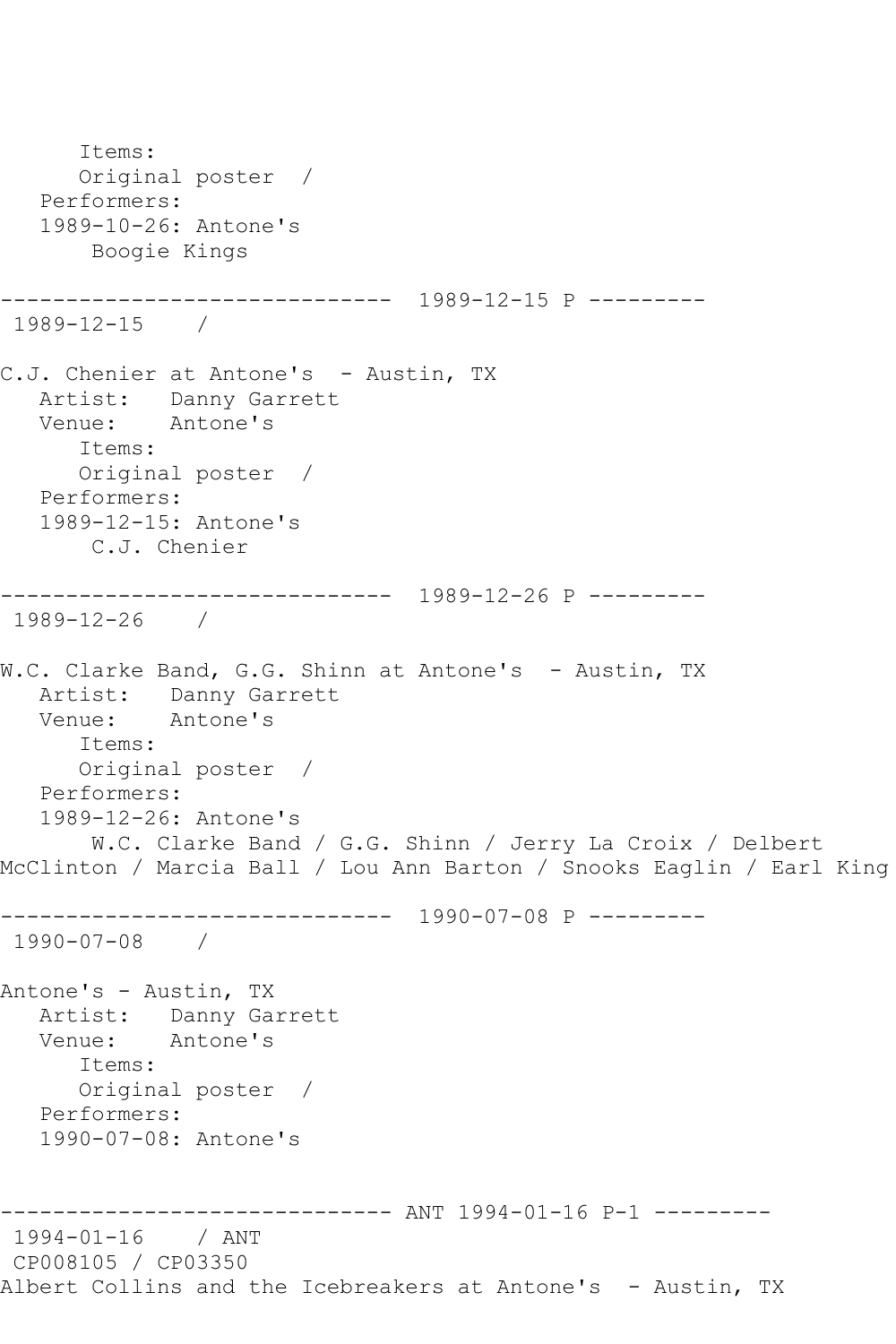Private Notes: Antones Artist: Danny Garrett Venue: Antone's Items: Original poster ANT Edition 1 / CP008105 / CP03350 Performers: 1994-01-16: Antone's Albert Collins and the Icebreakers ------------------------------ 1996 P --------- 1996 / CP701627 / CP701627 Guy Forsyth at Antone's [Austin, TX] Notes: This item appears in the book 'The Art of Modern Rock' as AMR # 022.5 Artist: Danny Garrett Venue: Antone's Items: Original poster / CP701627 / CP701627 (12 x 17) Performers: 1996: Antone's Guy Forsyth ------------------------------ ANT 1996-07-10 P-1 --------- 1996-07-10 / ANT CP015067 / ME0214 21st Anniversary Antone's Event: Antone's Twenty First Anniversary Artist: Danny Garrett<br>Venue: Antone's Antone's Items: Original poster ANT Edition 1 / CP015067 / ME0214 Performers: 1996-07-10 1996-07-20: Antone's ------------------------------ 1998 P-1 ---------  $\frac{1}{2}$ CP004150 / CD04559 21st Annual Spamarama Series: 21st Annual Artist: Danny Garrett Items: Original poster Edition 1 / CP004150 / CD04559 Performers: 1998: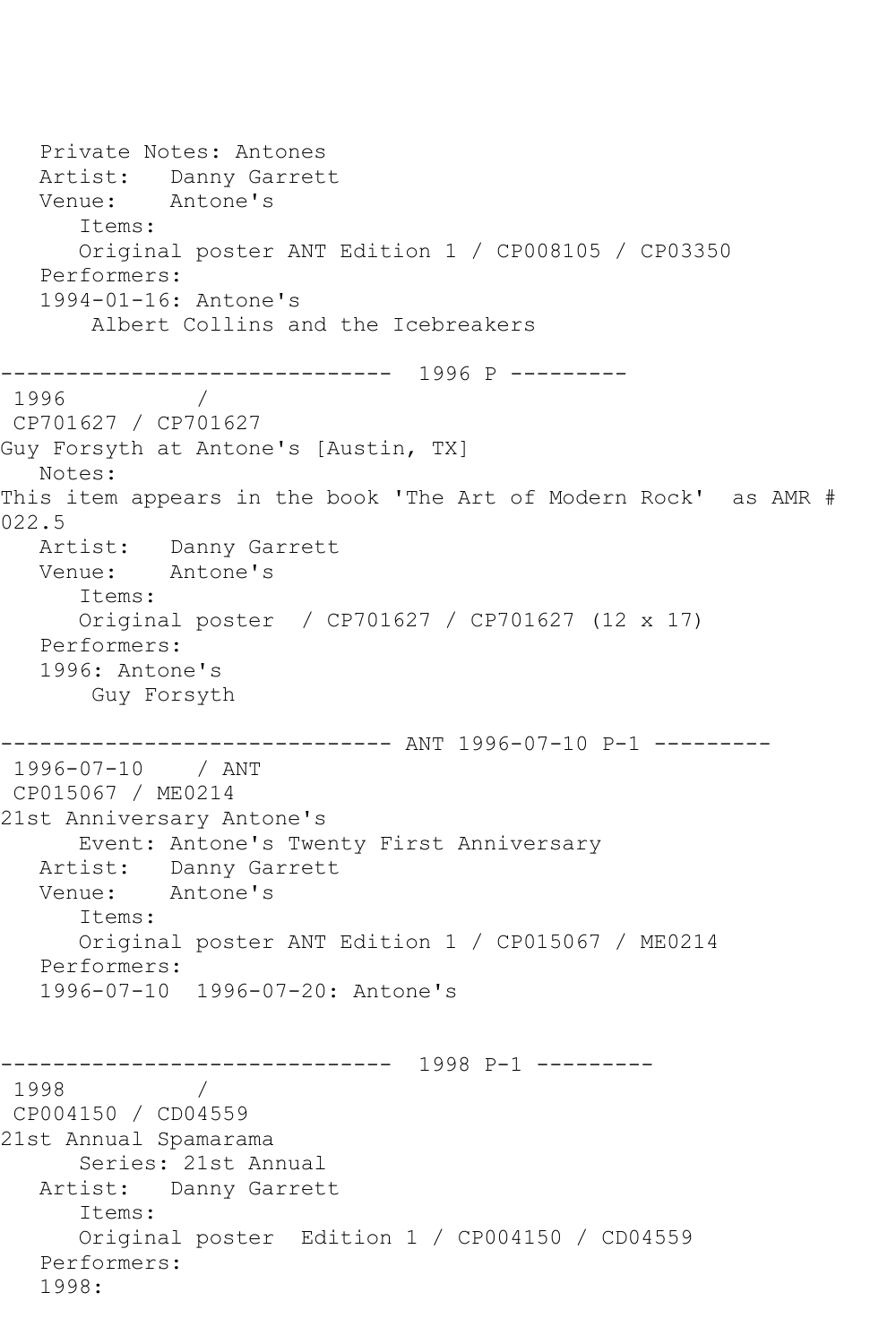-------------------------------- ANT 19zz- P-1 ----------<br>19zz- / ANT / ANT CP008138 / CP03383 B.B. King at Antone's - Austin, TX Private Notes: Antones P-1 Artist: Danny Garrett Venue: Antone's Items: Original poster ANT Edition 1 / CP008138 / CP03383 Performers: 19zz-: Antone's B.B. King ------------------------------ SCS 19zz-01-05 P-1 --------- 19zz-01-05 / SCS CP009657 / CS04402 Joe Ely at Soap Creek Saloon - Austin, TX Artist: Danny Garrett Venue: Soap Creek Saloon Items: Original poster SCS Edition 1 / CP009657 / CS04402 Performers: 19zz-01-05 19zz-01-06: Soap Creek Saloon Joe Ely ------------------------------ FOR 19zz-03-03 P --------- 19zz-03-03 / FOR CP004677 / CD05980 Aerosmith at Forum - Los Angeles, CA Artist: Danny Garrett Venue: Forum Items: Original poster FOR / CP004677 / CD05980 Performers: 19zz-03-03 19zz-03-06: Forum Aerosmith ------------------------------ AOH 19zz-03-12 P --------- 19zz-03-12 / AOH CP008995 / CP05767 Ray Wylie Hubbard at Austin Opera House - Austin, TX Private Notes: Texas \* Artist: Danny Garrett Venue: Austin Opera House Items: Original poster AOH / CP008995 / CP05767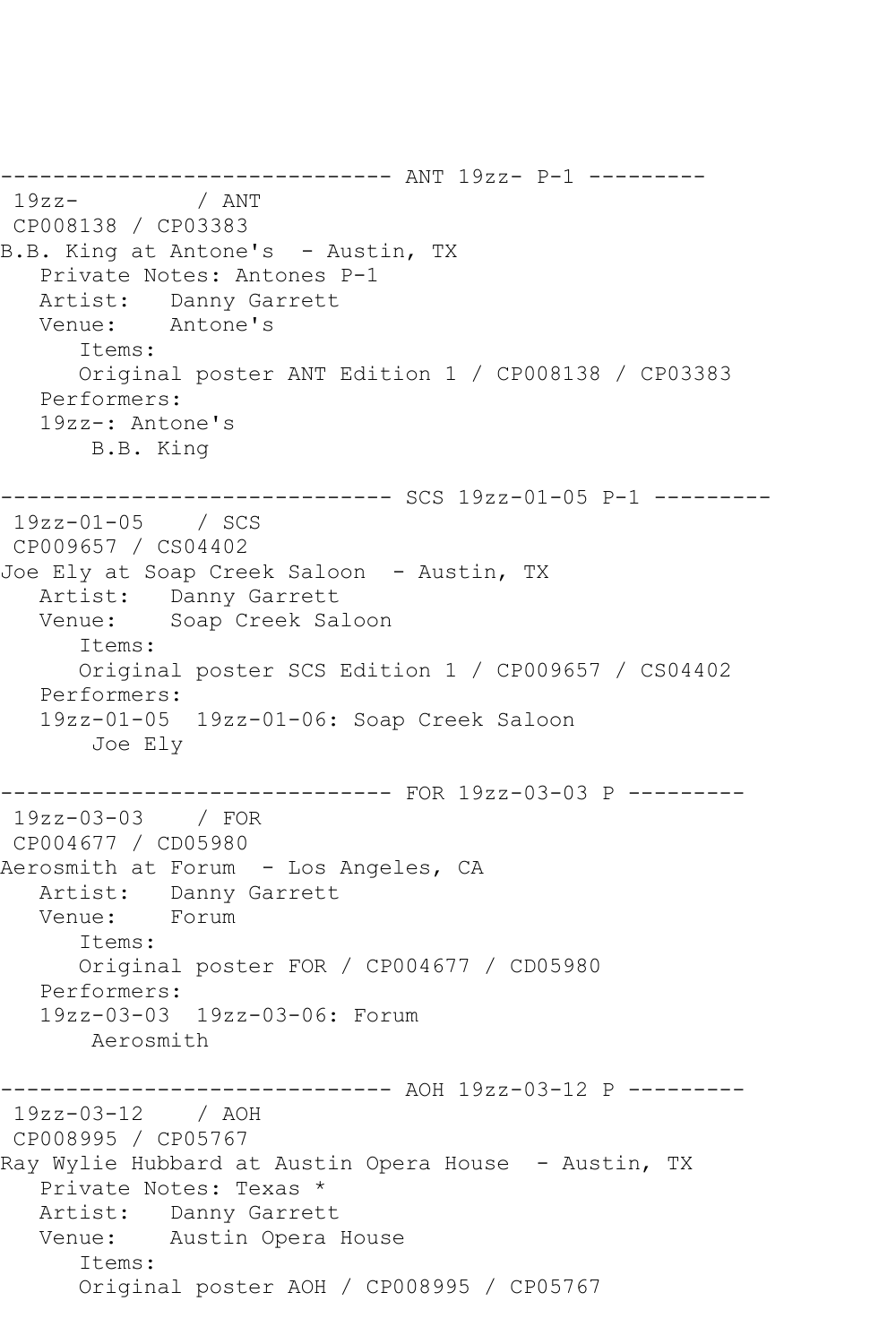```
 Performers:
    19zz-03-12: Austin Opera House
        Ray Wylie Hubbard
------------------------------ ANT 19zz-03-28 P-1 ---------
19zz-03-28 / ANT 
CP009654 / CS04399
George Jones at Antone's - Austin, TX
   Artist: Danny Garrett
   Venue: Antone's
       Items:
       Original poster ANT Edition 1 / CP009654 / CS04399
   Performers:
    19zz-03-28: Antone's
        George Jones
------------------------------ ANT 19zz-03-29 P-1 ---------
19zz-03-29 / ANT 
CP008108 / CP03353
Bobby Blue Bland at Antone's - Austin, TX
    Private Notes: Antones P-1
   Artist: Danny Garrett
   Venue: Antone's
       Items:
       Original poster ANT Edition 1 / CP008108 / CP03353
        ANT / CP009656 / CS04401
        ANT / CP019934 / XK003
    Performers:
    19zz-03-29: Antone's
        Bobby Blue Bland
------------------------------ ANT 19zz-04-18 P-1 ---------
19zz-04-18 / ANT 
CP009658 / CS04403
Muddy Waters at Antone's - Austin, TX
  Artist: Danny Garrett<br>Venue: Antone's
            Antone's
       Items:
       Original poster ANT Edition 1 / CP009658 / CS04403
   Performers:
    19zz-04-18 19zz-04-22: Antone's
        Muddy Waters
                    ------------------------------ ANT 19zz-05-01 P-1 ---------
19zz-05-01 / ANT 
CP009653 / CS04398
Cats and Dogs at Antone's - Austin, TX
```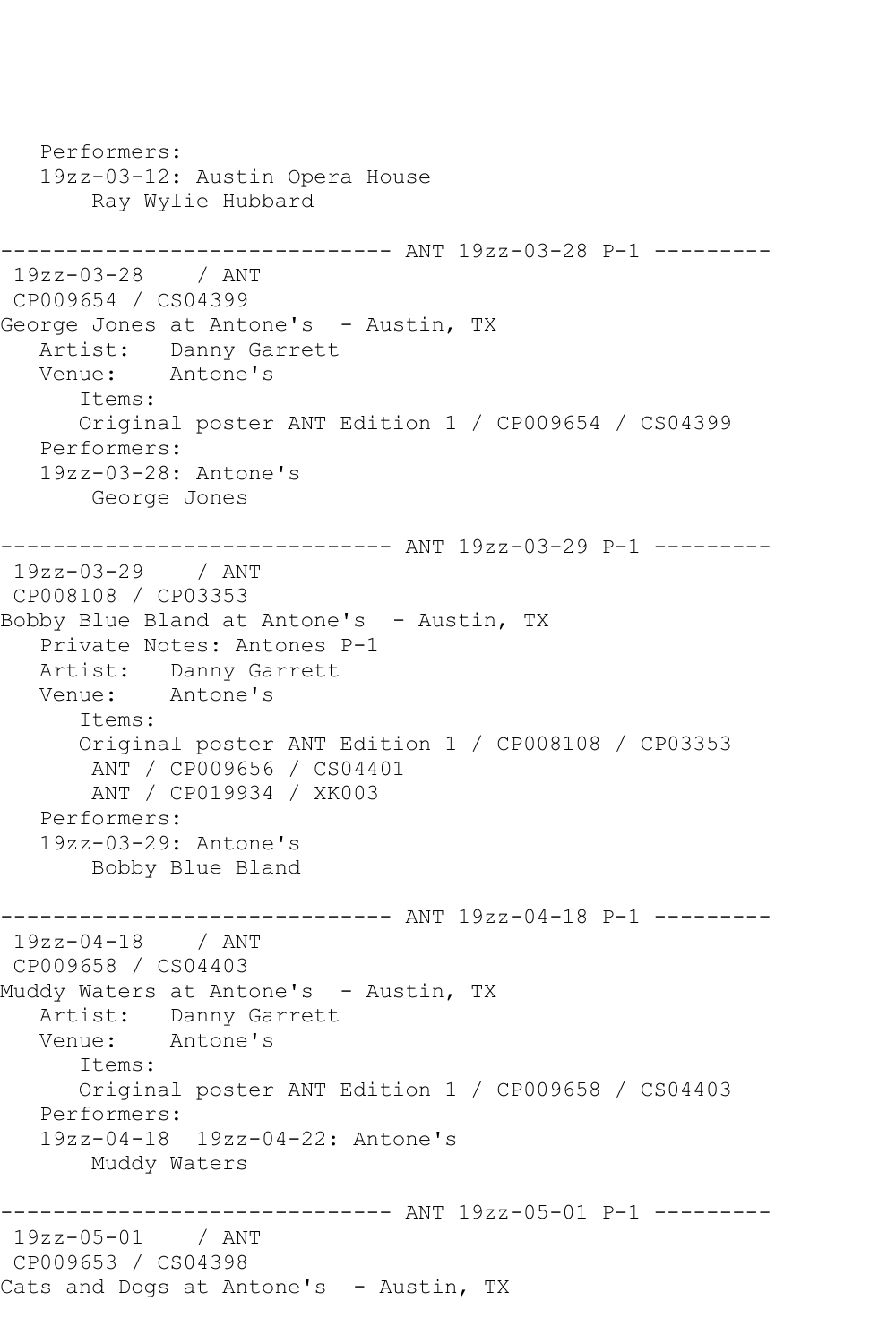Artist: Danny Garrett<br>Venue: Antone's Antone's Items: Original poster ANT Edition 1 / CP009653 / CS04398 Performers: 19zz-05-01: Antone's Cats and Dogs ------------------------------ ANT 19zz-05-28 P --------- 19zz-05-28 / ANT CP004675 / CD05978 Asleep at the Wheel at Antone's - Austin, TX Artist: Danny Garrett Venue: Antone's Items: Original poster ANT / CP004675 / CD05978 Performers: 19zz-05-28: Antone's Asleep at the Wheel ------------------------------ ANT 19zz-06-13 P-1 --------- 19zz-06-13 / ANT CP004362 / CD04808 Sister Sledge at Antone's - Austin, TX Artist: Danny Garrett<br>Venue: Antone's Antone's Items: Original poster ANT Edition 1 / CP004362 / CD04808 Performers: 19zz-06-13: Antone's Sister Sledge ------------------------------ ANT 19zz-09-05 P --------- 19zz-09-05 / ANT CP004676 / CD05979 Albert King at Antone's - Austin, TX Artist: Danny Garrett Venue: Antone's Items: Original poster ANT / CP004676 / CD05979 Performers: 19zz-09-05 19zz-09-17: Antone's Albert King ----------- ANT NONE P-1 ---------NONE / ANT CP009651 / CS04396